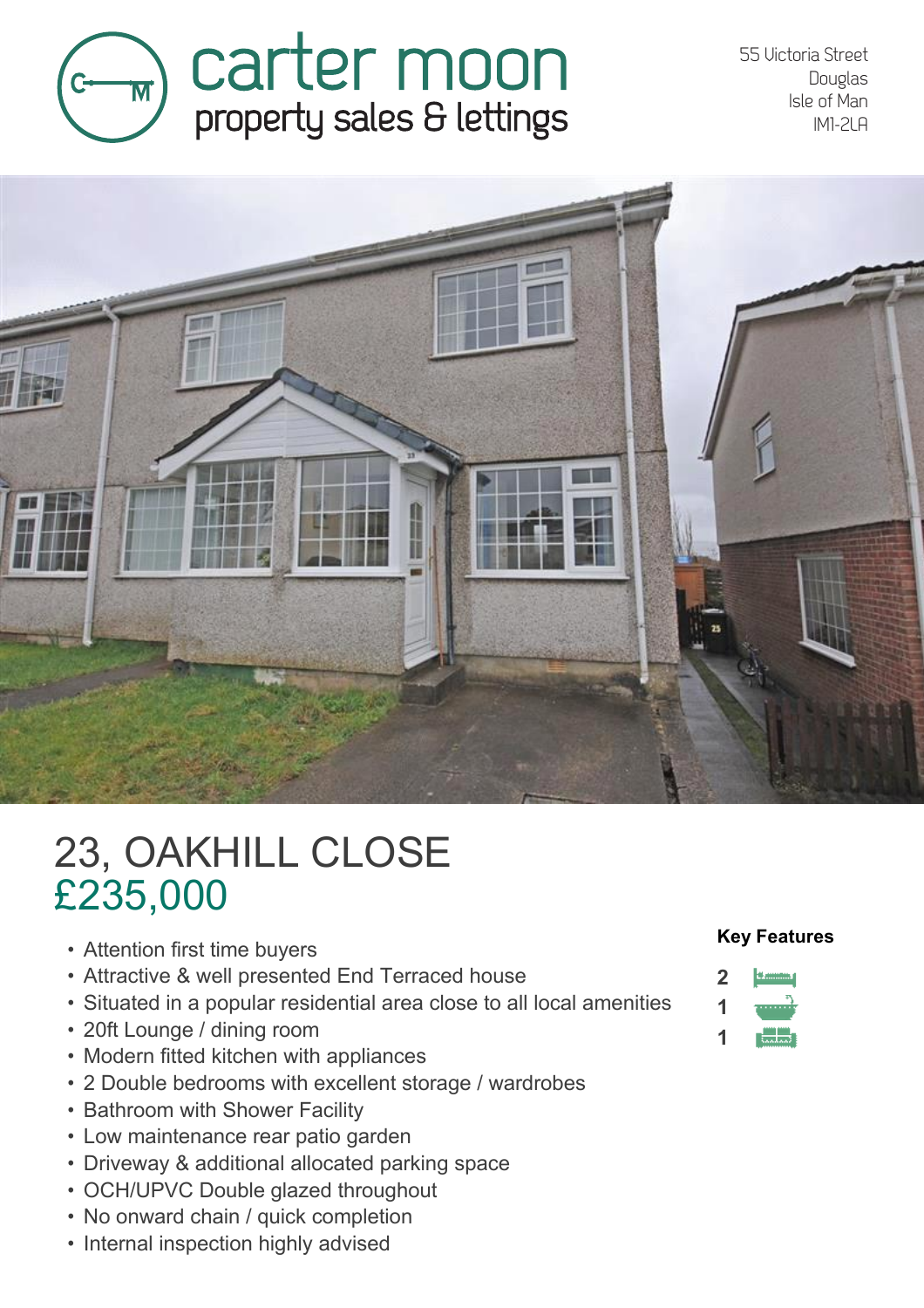#### **Full Description**

This attractive & competitively priced house is ideal for first time buyers or buy to let investors. Offers deceptively spacious bright & airy accommodation throughout with a 20ft open plan lounge / dining room, separate attractive fitted kitchen ( All white goods included ) 2 large bedrooms & modern bathroom. Driveway with an additional allocated parking space & enclosed rear patio garden. The property runs on oil fired central heating & is fully uPVC double glazed. Located a short drive to all local amenities. As the listing agent I think this house is perfect for young first time buyers that our trying to get on to the housing market. Internal viewing highly recommended.

Full details & measurements are as follows - Ground floor. Step & uPVC door to - ENTRANCE PORCH Built-in electrics / consumer box. Tile effect flooring. Decorative glazed inner door leading to -

HALLWAY. Telephone point & staircase leading to first floor. Door to -

LOUNGE / DINING ROOM ( 20ft 6 - 11ft 10 ) Large uPVC front & side windows that provides plenty of natural light. Light oak wood laminate flooring. Cove ceiling. TV/SAT connection. Multiple power points. Door to -

KITCHEN ( 10ft 8 - 9ft )

Attractive kitchen that's fitted with a good range of light oak wooden fronted base, wall & soft closing drawer units. Generous granite effect work surfaces incorporating a 1.5 stainless steel sink with mixer tap & drainer. Tiled flooring. Deep set storage cupboard ( Housing oil fired boiler ) Appliances include - Electric cooker / oven with filter hood above, Indesit fridge / freezer, Logic washing machine & dryer. Multiple power points. uPVC door to rear garden / patio.

First floor.

LANDING AREA - Access to half board loft. Smoke alarm.

BEDROOM 1 ( 12ft 2 - 11ft 10 )

Excellent sized bright & airy room with ample space for stand alone furnishings. Deep set cupboard with shelving. Power points. Pleasant rear aspect view.

BEDROOM 2 ( 11ft 10 - 10ft 5 )

Again good sized double room with space for furnishings. Built-in storage / linen cupboard with shelving. Multiple power points.

BATHROOM ( 7ft 9 - 6ft 7 )

Fitted with a modern 3 - piece suite comprising bath unit with shower attachment, pedestal wash hand basin & toilet. Light oak laminate flooring. Hanging towel rail. Glazed window for natural light.

OUTSIDE - To the front of the property there is a concrete driveway for 1 car & additional allocated parking space ( numbered 23 )

To the rear there is a fully enclosed low maintenance patio / gravel garden ( Good sun trap ) High fencing for privacy. Tap connection. Oil bulk tank.

Tenure: Freehold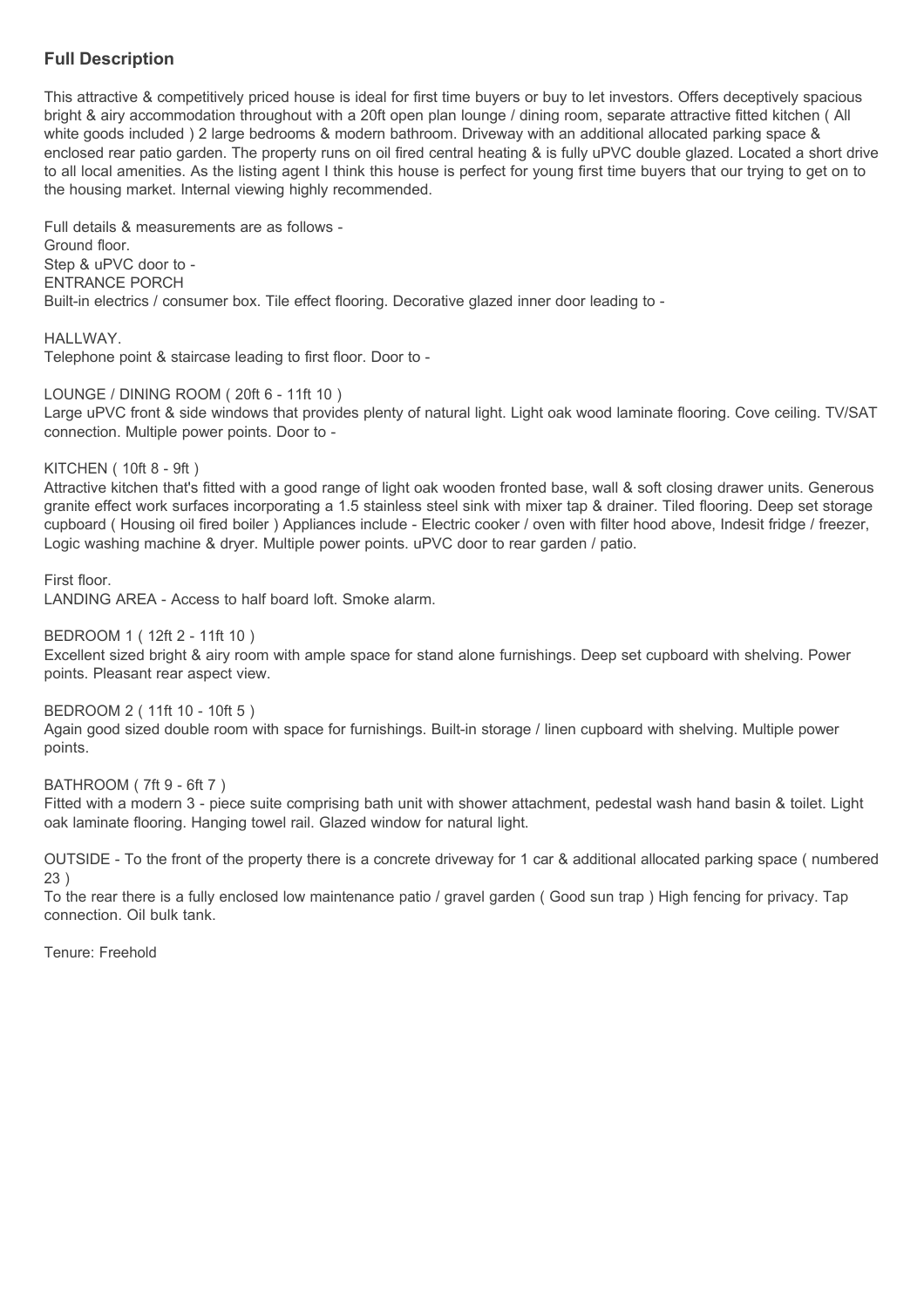